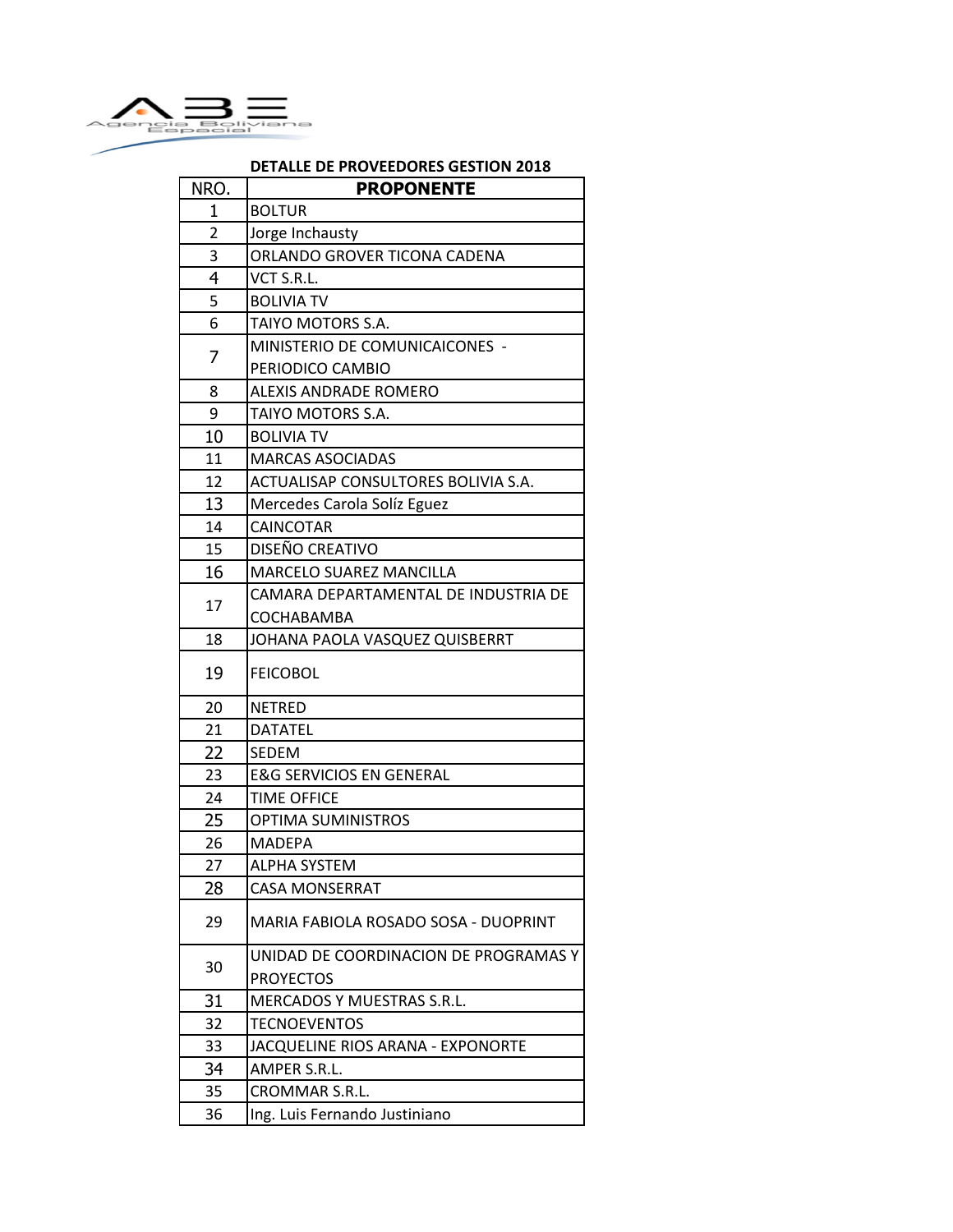| 37 | ELECTRORED BOLIVIA S.R.L.                                |
|----|----------------------------------------------------------|
| 38 | <b>COMUNICATIONOS &amp; POWER INDUSTRIES</b>             |
| 39 | Victor Hugo Céspedes Arroyo CONFECCIONES<br><b>VICAR</b> |
| 40 | Paulina Coarita de Cores A.D.COR                         |
| 41 | GRUPO NUEVA ECONOMÍA S.R.L.                              |
| 42 | RED UNO DE BOLIVIA S.A.                                  |
| 43 | INDUSTRIAS ELECTROMECÁNICAS FEMCO                        |
|    | S.R.L.                                                   |
| 44 | SOCOSER S.R.L.                                           |
| 45 | SHAZAM ADVERTISING COMPANY S.R.L. -                      |
|    | <b>CARLOS ALBERTO PAZ</b>                                |
| 46 | ROMAZUR S.R.L.                                           |
| 47 | CLAVE MÁGICA S.R.L.                                      |
| 48 | TAIYO MOTORS S.A.                                        |
|    | JUAN PABLO FERNANDEZ MONCADA - A.M-                      |
| 49 | <b>MONCADA CONSTRUCCIONES</b>                            |
| 50 | FILS COMPANY S.R.L.                                      |
| 51 | APLITEC S.R.L.                                           |
|    |                                                          |
| 52 | MARIA FABIOLA ROSADO SOSA - DUOPRINT                     |
| 53 | Nerida Peláez de Vargas - XXL PAPEL                      |
| 54 | PEKASAT                                                  |
| 55 | VISTA URBANA S.R.L.                                      |
| 56 | DPI PUBLICIDAD INDUSTRIAL S.R.L.                         |
| 57 | <b>GILAT SATELLITE NETWORKS</b>                          |
| 58 | THE AUTOBARN S.R.L.                                      |
| 59 | WISI COMUNICACIONES S.A.                                 |
| 60 | HOTEL RENNOVA - SOCUIEDAD HOTELERA                       |
|    | SANDOVAL S.R.L.                                          |
| 61 | ROCAMARCEL S.R.L.                                        |
| 62 | <b>SENATEX</b>                                           |
| 63 | ELECTRORED BOLIVIA S.R.L.                                |
|    | María Ángela Montenegro Bejarano - BOLIVIAN              |
| 64 | <b>ELECTRIC</b>                                          |
| 65 | <b>LLANTAX LTDA</b>                                      |
| 66 | ALL SUPPORT T&T S.R.L.                                   |
| 67 | KANTUTA DE TELEVISIÓN S.A.                               |
| 68 | Lizceth Kattya Claros - COVERTIRES DYD                   |
| 69 | DATAMATIC COMUNICACIONES S.RL.                           |
| 70 | ACTUALISAP CONSULTORES BOLIVIA S.A.                      |
| 71 | JOSE GUILLERMO MUÑIZ - EXPOCHACO                         |
|    | SUDAMERICANO                                             |
| 72 | FERIA EXPOSICIÓN DE SANTA CRUZ -                         |
|    | <b>FEXPOCRUZ</b>                                         |
| 73 | ALL SUPPORT T&T S.R.L.                                   |
| 74 | ALL SUPPORT T&T S.R.L.                                   |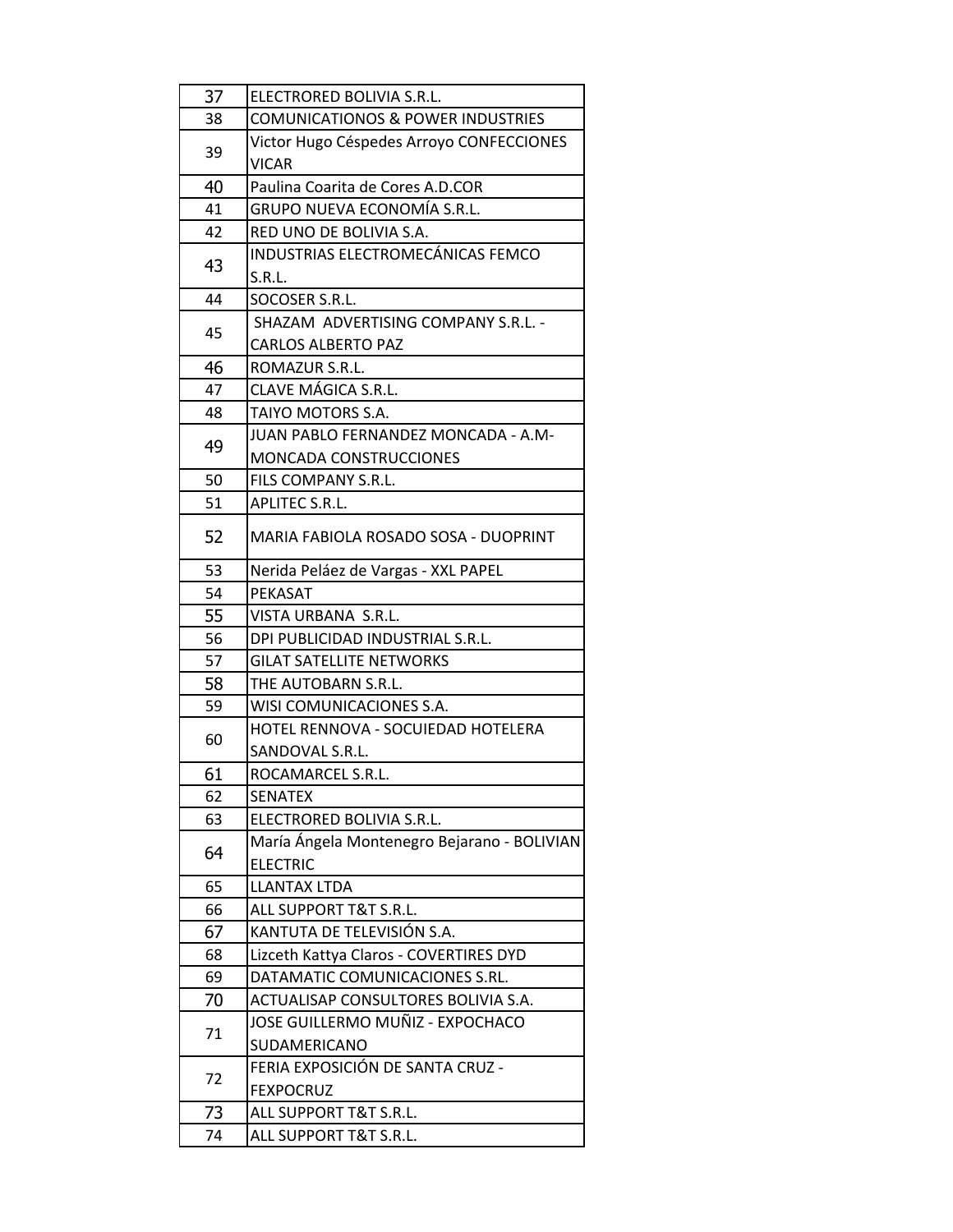| 75  | <b>CORPICI LTDA</b>                       |
|-----|-------------------------------------------|
| 76  | ANDREA ALEXANDRA ZELADA PANTOJA           |
| 77  | <b>EMPRESA ESTATAL DE TRANSPORTE POR</b>  |
|     | <b>CABLE MI TELEFÉRICO</b>                |
| 78  | <b>BOLIVIA TV</b>                         |
| 79  | HQ LUBRICANTES S.R.L.                     |
| 80  | MULTIMEDIA INFOPUBLICA S.A.               |
| 81  | ROBERTO CARLOS VALDEZ ALVAREZ-MI          |
|     | CHUQUIAGO MARKA DISEÑO Y                  |
|     | COMUNICACIÓN                              |
| 82  | INDUSTRIA PUBLICITARIA AIR GIANTS BOLIVIA |
|     | S.R.L.                                    |
|     | REVISTA CONTACTO ECONOMICO                |
| 83  | SIGLO DE ORO EDITORES S.R.L.              |
| 84  | <b>VIVE GROUP S.R.L.</b>                  |
| 85  | EFRAIN ALARCON MARTINEZ- RADIO            |
|     | <b>COMPAÑERA</b>                          |
| 86  | <b>TITAN OIL &amp; ENERGY SERVICE</b>     |
| 87  | VIVE GROUP S.R.L.                         |
| 88  | <b>TELECEL S.A.</b>                       |
| 89  | JORGE VIRREIRA - DISEÑO CREATIVO          |
| 90  | <b>MARCELO ALFONSO SUAREZ MANCILLA -</b>  |
|     | <b>QUEEN MODELS FASHION</b>               |
| 91  | EDITORIAL ISKRA S.R.L.                    |
| 92  | <b>INTEK SOLUTION LLC</b>                 |
| 93  | RENZO DEL CARPIO JALDIN                   |
| 94  | DIESEL LA PAZ LTDA                        |
| 95  | <b>IBNORCA</b>                            |
| 96  | NEWTEC CY N.V.                            |
| 97  | APOLLO MICROWAVES LTD.                    |
| 98  | <b>WEISZ BOLIVIA S.R.L.</b>               |
| 99  | FERIA EXPOSICIÓN DE SANTA CRUZ -          |
|     | <b>FEXPOCRUZ</b>                          |
| 100 | <b>MOISES ADOLFO ARNADA ROCHA - BAZAR</b> |
|     | FERRETERIA MARCEL                         |
| 101 | WRITEL BOLIVIA S.R.L.                     |
| 102 | DAVID MARCOS CONDE CANQUI - DAVCOM        |
|     | TELECOM                                   |
| 103 | <b>INTEK SOLUTION LLC</b>                 |
| 104 | ERNESTO LENIZ QUICHU - AMERICALIMPIO      |
| 105 | WISI COMUNICACIONES S.A.                  |
| 106 | EMPRESA DE COMUNICACIÓN SOCIAL EL         |
|     | DEBER S.A.                                |
| 107 | <b>JOSE MIGUEL AREVALO - RADIO</b>        |
|     | MONUMENTAL                                |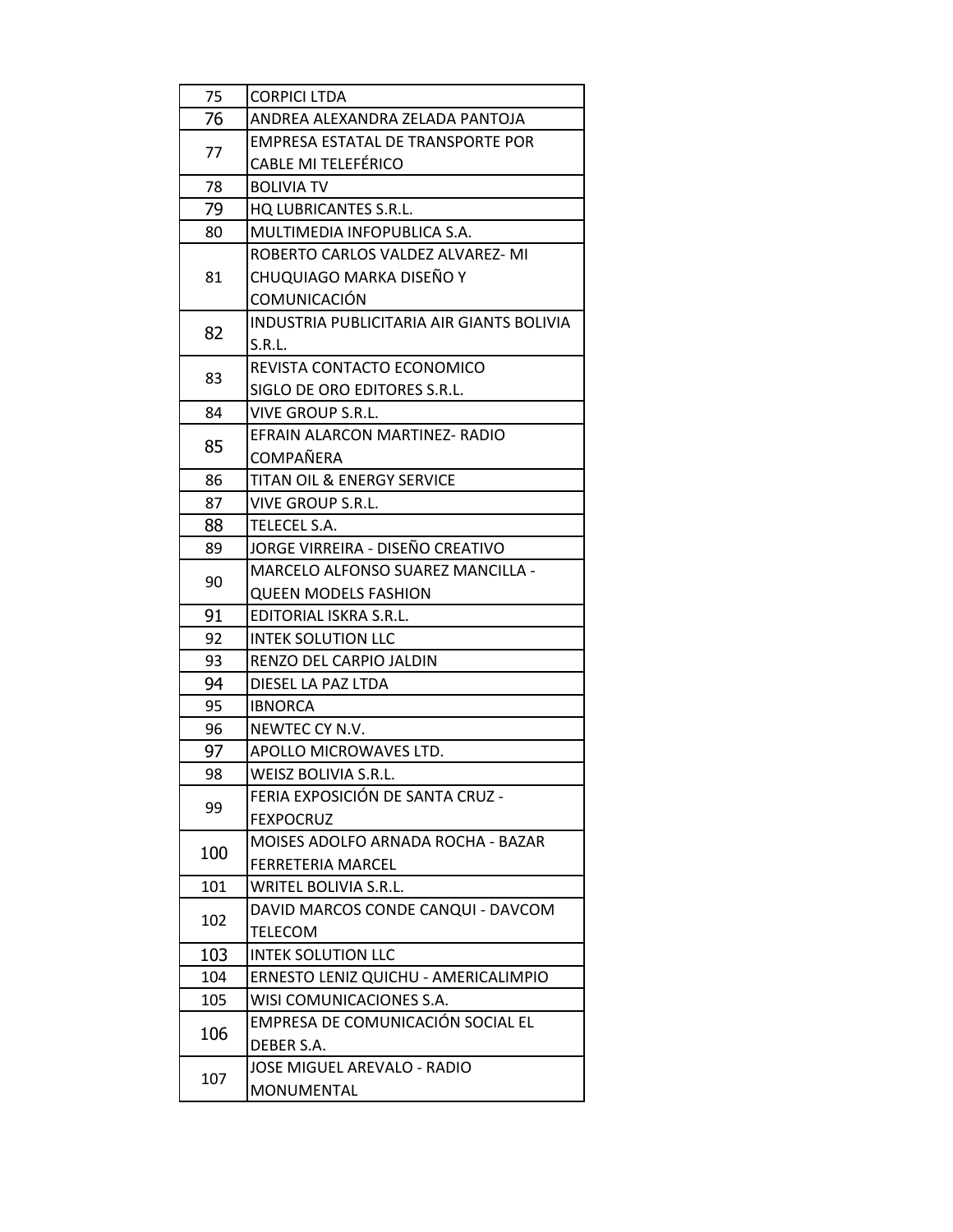| 108 | RADIO ÉXITO, RADIO PIO XII, PADIO<br>KOLLASUYO, RADIO LOYOLA Y RADIO TROPICAL |
|-----|-------------------------------------------------------------------------------|
| 109 | MULTIPAT S.A.                                                                 |
| 110 | <b>INTEK SOLUTION LLC</b>                                                     |
| 111 | KANTUTA DE TELEVISIÓN S.A.                                                    |
| 112 | Paulina Coarita de Cores A.D.COR                                              |
| 113 | DECOSUR DECORACIONES LTDA.                                                    |
| 114 | <b>FEXPO SUCRE</b>                                                            |
| 115 | MULTIMEDIA INFOPUBLICA S.A.                                                   |
| 116 | AGENCIAS GENERALES AGSA S.A.                                                  |
| 117 | THE AUTOBARN S.R.L.                                                           |
|     | <b>VERONICA CORIZA PATON - STIGMA</b>                                         |
| 118 | <b>IMPRENTA</b>                                                               |
| 119 | BISA SEGUROS Y REASEGUROS S.A.                                                |
| 120 | <b>BP-TEK S.R.L.</b>                                                          |
| 121 | WISI COMUNICACIONES S.A.                                                      |
|     | Johnny Zalles - OPTIMA SUMINISTROS                                            |
| 122 | Yovana Medina E&G SERVICIOS EN GENERAL                                        |
|     |                                                                               |
| 123 | <b>CARLOS JHERSON BURGOA SUAREZ</b>                                           |
|     | - TRESPUNTO 14                                                                |
| 124 | <b>COMTECH XICOM TECHNOLOGY</b>                                               |
|     | José Antonio Condori Lisme- GRUPO                                             |
| 125 | <b>IMÁGENES</b>                                                               |
| 126 | NERIDA PELAEZ DE VARGAS - XXL PAPEL                                           |
| 127 | SERVICIO NACIONAL TEXTIL - SENATEX                                            |
| 128 | ANTENA UNO CANAL 6 S.R.L.                                                     |
|     | RED BOLIVISIÓN                                                                |
|     | ILLIMANI DE COMUNICACIONES S.A.                                               |
| 129 | <b>ATB TV</b>                                                                 |
| 130 | ARTRAX S.R.L.                                                                 |
|     | ILLIMANI DE COMUNICACIONES S.A.                                               |
| 131 | ATB RADIO                                                                     |
|     | <b>ROSA LUNA SEGALES</b>                                                      |
| 132 | RADIO MELODIA YUNGUEÑA CHULUMANI                                              |
| 133 | MERCADOS Y MUESTRAS S.R.L.                                                    |
| 134 | DIESEL LA PAZ LTDA                                                            |
| 135 | EMPRESA PUBLICA PRODUCTIVA PAPELES DE                                         |
|     | <b>BOLIVIA - PAPEL BOL</b>                                                    |
| 136 | SOCIEDAD HOTELERA SANDOVAL S.R.L.                                             |
| 137 | ROMAN LAURA FLORES                                                            |
| 138 | TEODORA PATRICIA CALLE CALDERON                                               |
| 139 | <b>JOSE LUIS ESCALANTE - DATAMATIC</b>                                        |
| 140 | <b>VIDATEC S.R.L.</b>                                                         |
| 141 | Damariz Priscila Reyes Carrasco - TACTICAS                                    |
|     | <b>CREATIVAS</b>                                                              |